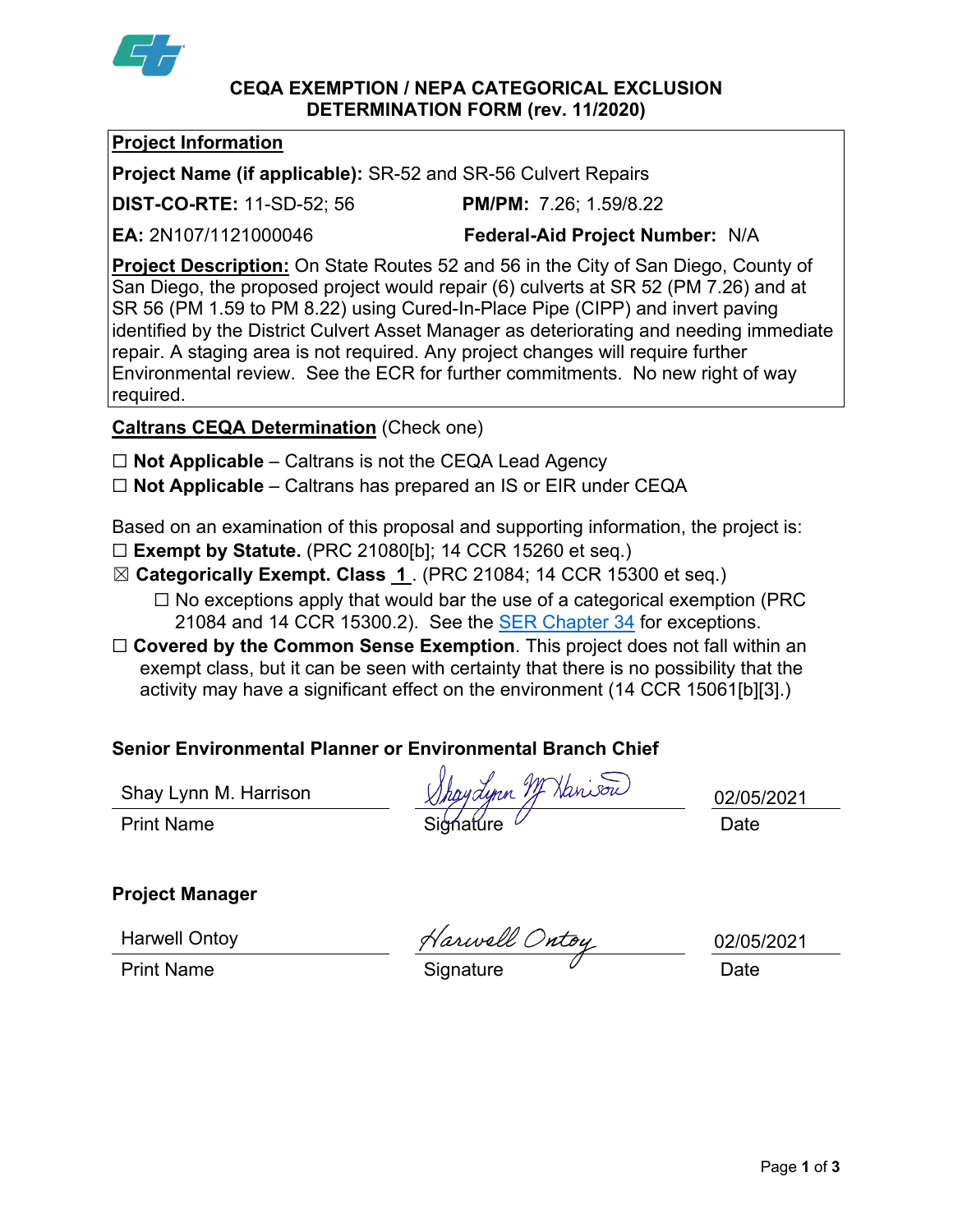

## **Caltrans NEPA Determination** (Check one)

## ☒ **Not Applicable**

Caltrans has determined that this project has no significant impacts on the environment as defined by NEPA, and that there are no unusual circumstances as described in 23 CFR 771.117(b). See [SER Chapter 30](https://dot.ca.gov/programs/environmental-analysis/standard-environmental-reference-ser/volume-1-guidance-for-compliance/ch-30-categorical-exclusions#exception) for unusual circumstances. As such, the project is categorically excluded from the requirements to prepare an EA or EIS under NEPA and is included under the following:

☐ **23 USC 326:** Caltrans has been assigned, and hereby certifies that it has carried out the responsibility to make this determination pursuant to 23 USC 326 and the Memorandum of Understanding dated April 18, 2019, executed between FHWA and Caltrans. Caltrans has determined that the project is a Categorical Exclusion under:

#### ☐ **23 CFR 771.117(c): activity (c)(N/A)**

☐ **23 CFR 771.117(d): activity (d)(N/A)**

☐ **Activity N/A listed in Appendix A of the MOU between FHWA and Caltrans**

☐ **23 USC 327:** Based on an examination of this proposal and supporting information, Caltrans has determined that the project is a Categorical Exclusion under 23 USC 327. The environmental review, consultation, and any other actions required by applicable Federal environmental laws for this project are being, or have been, carried out by Caltrans pursuant to 23 USC 327 and the Memorandum of Understanding dated December 23, 2016 and executed by FHWA and Caltrans.

#### **Senior Environmental Planner or Environmental Branch Chief**

| <b>NOT APPLICABLE</b>                | NOT APPLICABLE        |      |
|--------------------------------------|-----------------------|------|
| <b>Print Name</b>                    | Signature             | Date |
|                                      |                       |      |
| <b>Project Manager/ DLA Engineer</b> |                       |      |
| NOT APPLICABLE                       | <b>NOT APPLICABLE</b> |      |
| <b>Print Name</b>                    | Signature             | Date |
|                                      |                       |      |

#### **Date of Categorical Exclusion Checklist completion:** N/A **Date of Environmental Commitment Record or equivalent:** 12/12/2020

Briefly list environmental commitments on continuation sheet if needed (i.e., not necessary if included on an attached ECR). Reference additional information, as appropriate (e.g., additional studies and design conditions).